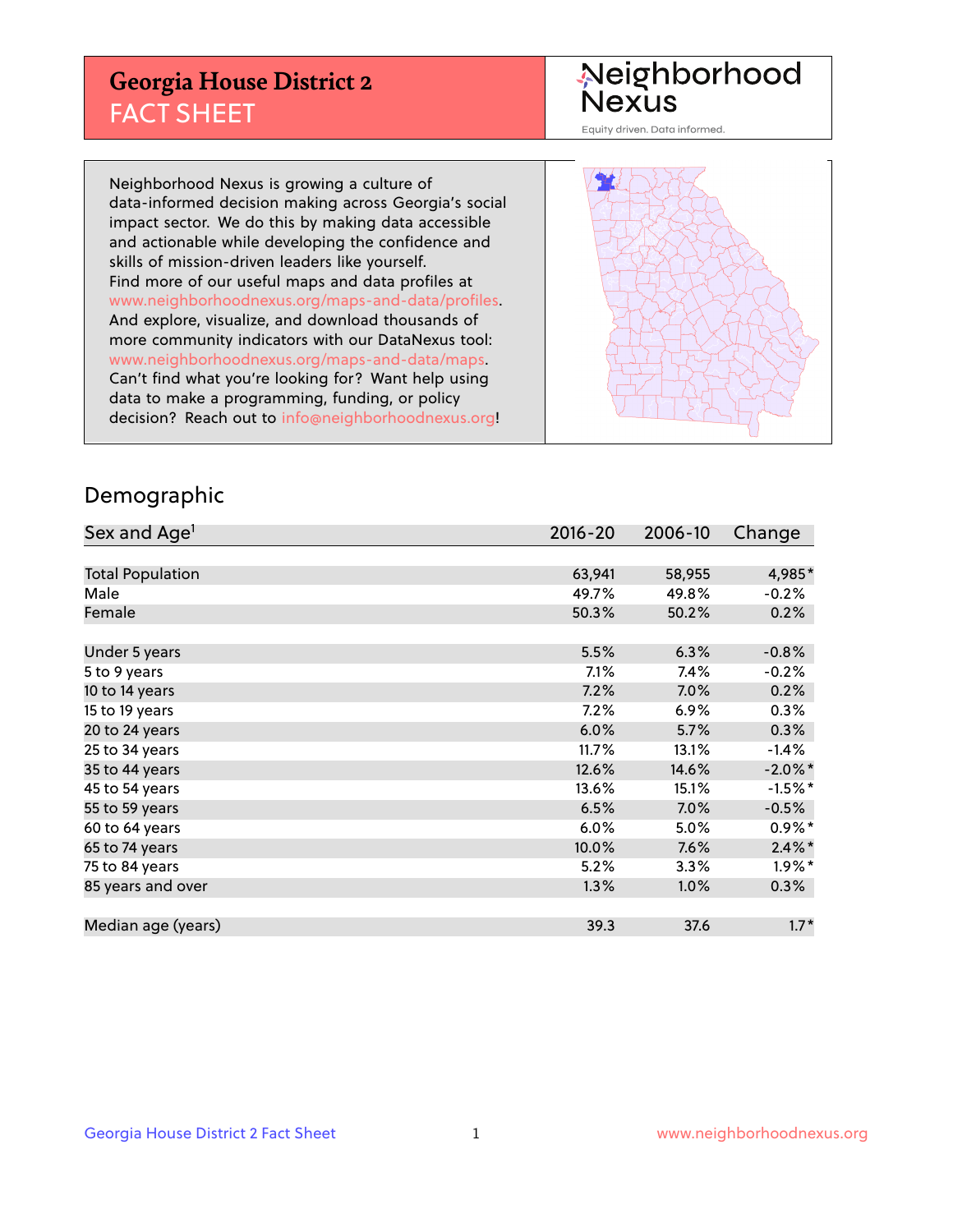# Demographic, continued...

| Race <sup>2</sup>                                            | $2016 - 20$ | 2006-10 | Change     |
|--------------------------------------------------------------|-------------|---------|------------|
| <b>Total population</b>                                      | 63,941      | 58,955  | 4,985*     |
| One race                                                     | 96.9%       | 98.5%   | $-1.6\%$ * |
| White                                                        | 92.1%       | 90.8%   | 1.3%       |
| <b>Black or African American</b>                             | 2.9%        | 3.2%    | $-0.2%$    |
| American Indian and Alaska Native                            | 0.2%        | 0.6%    | $-0.4%$    |
| Asian                                                        | 1.0%        | 1.3%    | $-0.3%$    |
| Native Hawaiian and Other Pacific Islander                   | 0.0%        | 0.0%    | 0.0%       |
| Some other race                                              | 0.6%        | 2.6%    | $-2.0\%$ * |
| Two or more races                                            | 3.1%        | 1.5%    | $1.6\%$ *  |
| Race alone or in combination with other race(s) <sup>3</sup> | $2016 - 20$ | 2006-10 | Change     |
| Total population                                             | 63,941      | 58,955  | 4,985*     |
| White                                                        | 95.0%       | 92.3%   | $2.7\%$ *  |
| <b>Black or African American</b>                             | 4.1%        | 3.7%    | 0.4%       |
| American Indian and Alaska Native                            | 0.9%        | 0.9%    | 0.0%       |
| Asian                                                        | 1.3%        | 1.6%    | $-0.3%$    |
| Native Hawaiian and Other Pacific Islander                   |             |         |            |
|                                                              | 0.1%        | 0.0%    | 0.1%       |
| Some other race                                              | 2.0%        | 3.0%    | $-1.0%$    |
| Hispanic or Latino and Race <sup>4</sup>                     | $2016 - 20$ | 2006-10 | Change     |
| <b>Total population</b>                                      | 63,941      | 58,955  | 4,985*     |
| Hispanic or Latino (of any race)                             | 10.1%       | 8.1%    | 2.0%       |
| Not Hispanic or Latino                                       | 89.9%       | 91.9%   | $-2.0\%$ * |
| White alone                                                  | 84.1%       | 85.9%   | $-1.8\%$ * |
| Black or African American alone                              | 2.9%        | 2.9%    | $-0.0%$    |
| American Indian and Alaska Native alone                      | 0.0%        | 0.5%    | $-0.4%$    |
| Asian alone                                                  | 1.0%        | 1.3%    | $-0.3%$    |
| Native Hawaiian and Other Pacific Islander alone             | 0.0%        | 0.0%    | 0.0%       |
| Some other race alone                                        | 0.0%        | 0.2%    | $-0.2%$    |
| Two or more races                                            | 1.8%        | 1.2%    | $0.7%$ *   |
|                                                              |             |         |            |
| U.S. Citizenship Status <sup>5</sup>                         | $2016 - 20$ | 2006-10 | Change     |
| Foreign-born population                                      | 3,345       | 2,611   | 734        |
| Naturalized U.S. citizen                                     | 43.0%       | 34.8%   | 8.2%       |
| Not a U.S. citizen                                           | 57.0%       | 65.2%   | $-8.2%$    |
|                                                              |             |         |            |
| Citizen, Voting Age Population <sup>6</sup>                  | 2016-20     | 2006-10 | Change     |
| Citizen, 18 and over population                              | 46,378      | 42,755  | $3,623*$   |
| Male                                                         | 48.5%       | 49.2%   | $-0.7%$    |
| Female                                                       | 51.5%       | 50.8%   | 0.7%       |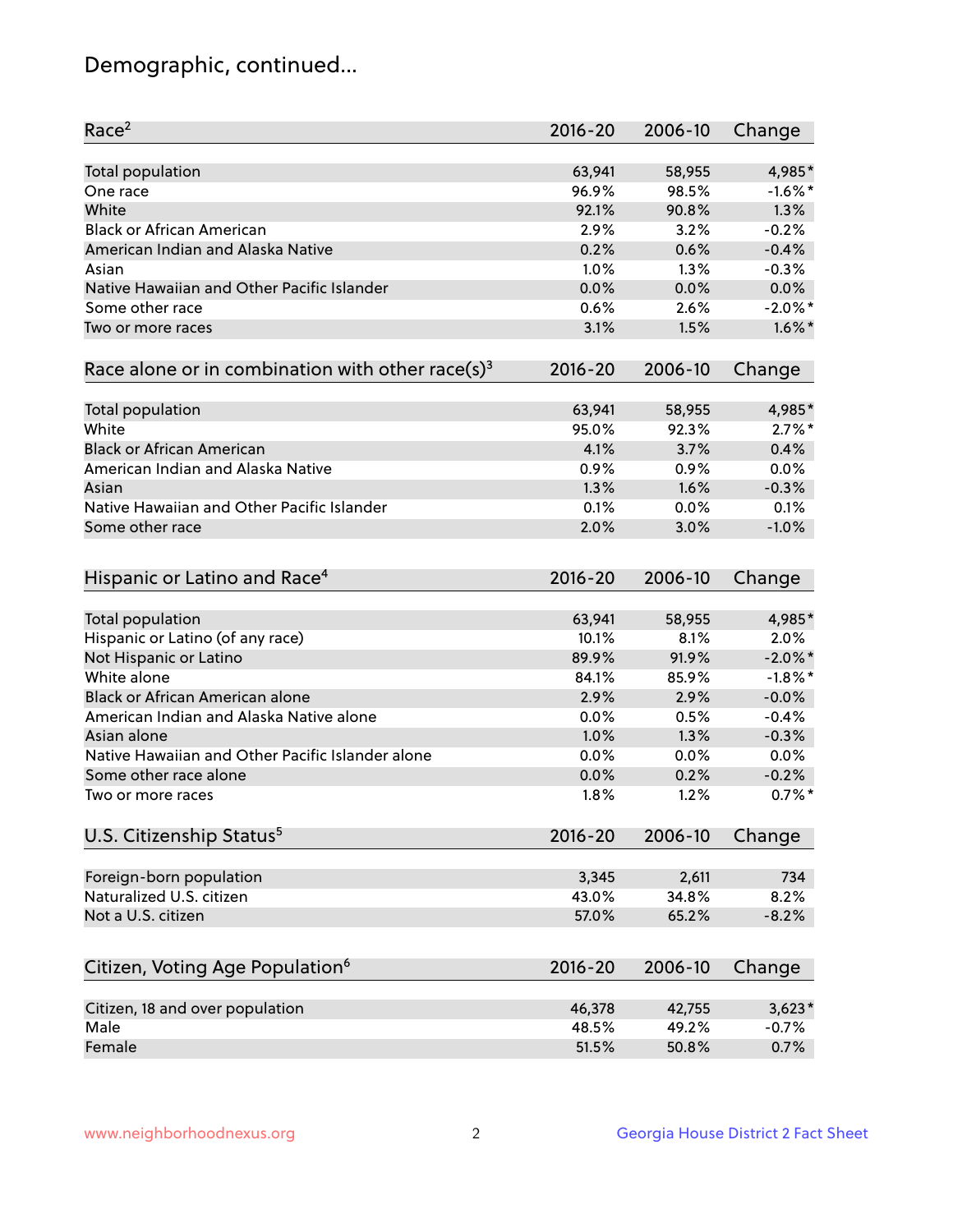#### Economic

| Income <sup>7</sup>                                 | 2016-20 | 2006-10 | Change     |
|-----------------------------------------------------|---------|---------|------------|
|                                                     |         |         |            |
| All households                                      | 23,274  | 21,425  | $1,849*$   |
| Less than \$10,000                                  | 4.2%    | 5.6%    | $-1.4%$    |
| \$10,000 to \$14,999                                | 3.3%    | 5.8%    | $-2.5%$ *  |
| \$15,000 to \$24,999                                | 9.0%    | 10.8%   | $-1.7%$    |
| \$25,000 to \$34,999                                | 11.5%   | 12.8%   | $-1.3%$    |
| \$35,000 to \$49,999                                | 15.0%   | 16.6%   | $-1.6%$    |
| \$50,000 to \$74,999                                | 20.2%   | 21.1%   | $-0.9%$    |
| \$75,000 to \$99,999                                | 14.7%   | 12.7%   | 2.0%       |
| \$100,000 to \$149,999                              | 13.9%   | 9.7%    | $4.2\%$ *  |
| \$150,000 to \$199,999                              | 3.5%    | 3.0%    | 0.5%       |
| \$200,000 or more                                   | 4.6%    | 1.9%    | $2.7\%$ *  |
| Median household income (dollars)                   | 58,742  | 48,652  | 10,090*    |
| Mean household income (dollars)                     | 76,376  | 60,462  | 15,914*    |
| With earnings                                       | 77.3%   | 81.7%   | $-4.3\%$ * |
| Mean earnings (dollars)                             | 80,541  | 59,838  | 20,703*    |
| <b>With Social Security</b>                         | 33.3%   | 29.8%   | $3.5%$ *   |
| Mean Social Security income (dollars)               | 21,543  | 15,519  | $6,024*$   |
| With retirement income                              | 16.8%   | 14.9%   | 1.9%       |
| Mean retirement income (dollars)                    | 22,353  | 21,327  | 1,026      |
| With Supplemental Security Income                   | 4.5%    | 4.6%    | $-0.2%$    |
| Mean Supplemental Security Income (dollars)         | 9,545   | 6,963   | 2,582*     |
| With cash public assistance income                  | 2.0%    | 1.5%    | 0.5%       |
| Mean cash public assistance income (dollars)        | 1,129   | 3,298   | $-2,169*$  |
| With Food Stamp/SNAP benefits in the past 12 months | 8.7%    | 8.4%    | 0.3%       |
|                                                     |         |         |            |
| Families                                            | 17,120  | 16,044  | 1,076*     |
| Less than \$10,000                                  | 1.4%    | 3.4%    | $-2.0\%$ * |
| \$10,000 to \$14,999                                | 1.5%    | 3.4%    | $-1.9%$    |
| \$15,000 to \$24,999                                | 6.7%    | 8.1%    | $-1.4%$    |
| \$25,000 to \$34,999                                | 10.2%   | 12.3%   | $-2.1%$    |
| \$35,000 to \$49,999                                | 15.5%   | 16.6%   | $-1.1%$    |
| \$50,000 to \$74,999                                | 22.4%   | 24.2%   | $-1.8%$    |
| \$75,000 to \$99,999                                | 15.7%   | 15.1%   | 0.7%       |
| \$100,000 to \$149,999                              | 16.3%   | 11.4%   | 4.9%*      |
| \$150,000 to \$199,999                              | 4.3%    | 3.3%    | 1.0%       |
| \$200,000 or more                                   | 6.0%    | 2.4%    | $3.7\%$ *  |
| Median family income (dollars)                      | 66,656  | 55,222  | $11,434*$  |
| Mean family income (dollars)                        | 86,401  | 66,904  | 19,497*    |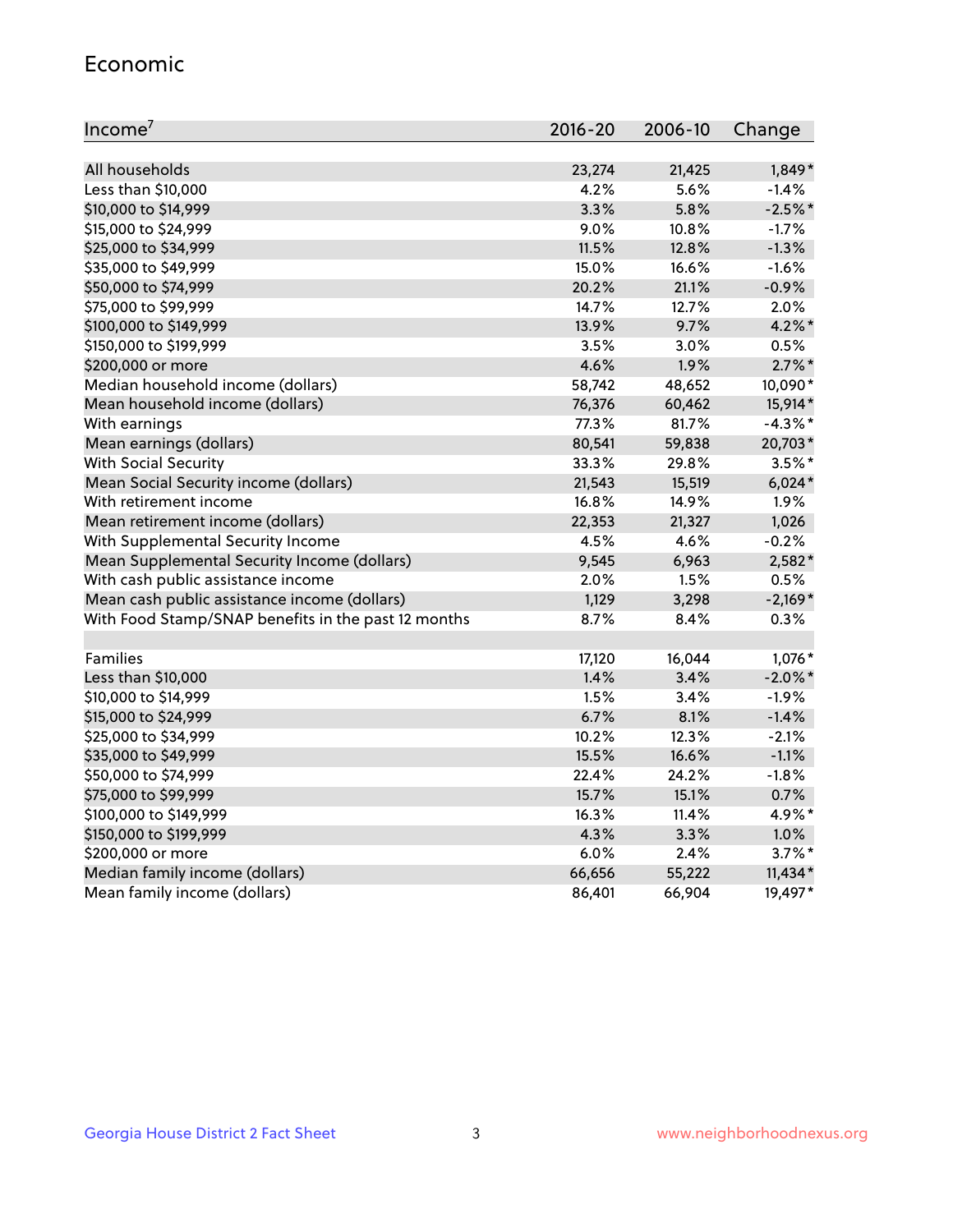## Economic, continued...

| Income, continued <sup>8</sup>                           | $2016 - 20$ | 2006-10 | Change   |
|----------------------------------------------------------|-------------|---------|----------|
|                                                          |             |         |          |
| Nonfamily households                                     | 6,154       | 5,381   | $773*$   |
| Median nonfamily income (dollars)                        | 33,457      | 26,035  | 7,422*   |
| Mean nonfamily income (dollars)                          | 44,575      | 38,173  | $6,402*$ |
| Median earnings for workers (dollars)                    | 34,501      | 28,095  | $6,406*$ |
| Median earnings for male full-time, year-round workers   | 46,818      | 39,469  | 7,349*   |
| (dollars)                                                |             |         |          |
| Median earnings for female full-time, year-round workers | 38,887      | 30,345  | 8,543*   |
| (dollars)                                                |             |         |          |
|                                                          |             |         |          |
| Per capita income (dollars)                              | 28,357      | 22,159  | $6,198*$ |
|                                                          |             |         |          |
| Families and People Below Poverty Level <sup>9</sup>     | $2016 - 20$ | 2006-10 | Change   |
|                                                          |             |         |          |
| <b>All families</b>                                      | 7.2%        | 8.8%    | $-1.5%$  |
| With related children under 18 years                     | 12.1%       | 13.0%   | $-0.9%$  |
| With related children under 5 years only                 | 6.9%        | 19.0%   | $-12.1%$ |
| Married couple families                                  | 4.2%        | 4.4%    | $-0.1%$  |
| With related children under 18 years                     | 6.1%        | 6.0%    | 0.1%     |
| With related children under 5 years only                 | 2.0%        | 8.9%    | $-6.9%$  |
| Families with female householder, no husband present     | 22.6%       | 28.1%   | $-5.6%$  |
| With related children under 18 years                     | 32.4%       | 35.1%   | $-2.7%$  |
| With related children under 5 years only                 | 28.4%       | 47.8%   | $-19.4%$ |
|                                                          |             |         |          |
| All people                                               | 10.8%       | 12.2%   | $-1.3%$  |
| Under 18 years                                           | 14.6%       | 15.1%   | $-0.6%$  |
| Related children under 18 years                          | 14.4%       | 14.3%   | 0.1%     |
| Related children under 5 years                           | 13.2%       | 20.1%   | $-6.9%$  |
| Related children 5 to 17 years                           | 14.8%       | 12.3%   | 2.5%     |
| 18 years and over                                        | 9.6%        | 11.2%   | $-1.6%$  |
| 18 to 64 years                                           | 9.8%        | 11.7%   | $-2.0%$  |
| 65 years and over                                        | 9.1%        | 8.4%    | 0.7%     |
| People in families                                       | 8.3%        | 9.6%    | $-1.3%$  |
| Unrelated individuals 15 years and over                  | 26.9%       | 28.9%   | $-2.0%$  |
|                                                          |             |         |          |
| Non-Hispanic white people                                | 10.0%       | 11.1%   | $-1.1%$  |
| Black or African-American people                         | 11.2%       | 18.9%   | $-7.7%$  |
| Asian people                                             | 19.5%       | 4.2%    | 15.3%    |
| Hispanic or Latino people                                | 16.4%       | 22.6%   | $-6.2%$  |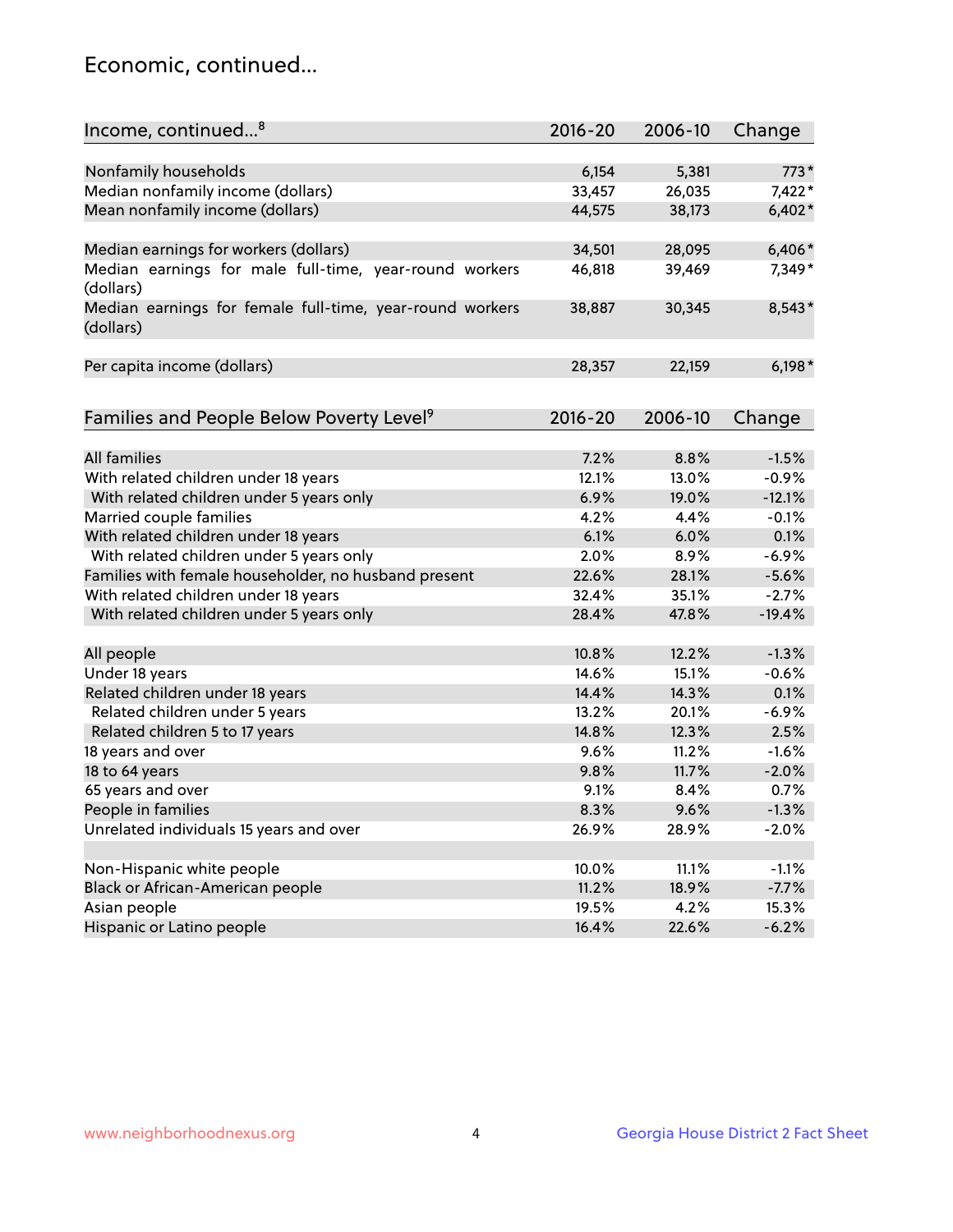# Employment

| Employment Status <sup>10</sup>                                                               | $2016 - 20$ | 2006-10 | Change     |
|-----------------------------------------------------------------------------------------------|-------------|---------|------------|
|                                                                                               |             |         |            |
| Population 16 years and over                                                                  | 50,048      | 45,882  | 4,166*     |
| In labor force                                                                                | 64.0%       | 65.4%   | $-1.4%$    |
| Civilian labor force                                                                          | 63.8%       | 65.3%   | $-1.4%$    |
| Employed                                                                                      | 59.8%       | 60.0%   | $-0.2%$    |
| Unemployed                                                                                    | 4.0%        | 5.3%    | $-1.3%$    |
| <b>Armed Forces</b>                                                                           | 0.2%        | 0.2%    | 0.0%       |
| Not in labor force                                                                            | 36.0%       | 34.6%   | 1.4%       |
|                                                                                               |             |         |            |
| Civilian labor force                                                                          | 31,954      | 29,952  | $2,001*$   |
| <b>Unemployment Rate</b>                                                                      | 6.3%        | 8.1%    | $-1.8%$    |
| Females 16 years and over                                                                     | 25,557      | 23,341  | $2,216*$   |
| In labor force                                                                                | 58.9%       | 59.4%   | $-0.5%$    |
| Civilian labor force                                                                          | 58.9%       | 59.3%   | $-0.5%$    |
| Employed                                                                                      | 54.4%       | 54.2%   | 0.2%       |
|                                                                                               |             |         |            |
| Own children of the householder under 6 years                                                 | 4,181       | 4,451   | $-271$     |
| All parents in family in labor force                                                          | 68.2%       | 64.0%   | 4.2%       |
|                                                                                               |             |         |            |
| Own children of the householder 6 to 17 years                                                 | 10,508      | 9,076   | $1,432*$   |
| All parents in family in labor force                                                          | 74.1%       | 73.4%   | 0.8%       |
|                                                                                               |             |         |            |
| Industry <sup>11</sup>                                                                        | $2016 - 20$ | 2006-10 | Change     |
|                                                                                               |             |         |            |
| Civilian employed population 16 years and over                                                | 29,939      | 27,528  | $2,412*$   |
| Agriculture, forestry, fishing and hunting, and mining                                        | 1.3%        | 0.5%    | 0.8%       |
| Construction                                                                                  | 6.6%        | 6.1%    | 0.5%       |
| Manufacturing                                                                                 | 23.5%       | 26.0%   | $-2.6%$    |
| Wholesale trade                                                                               | 2.8%        | 3.6%    | $-0.8%$    |
| Retail trade                                                                                  | 11.2%       | 11.1%   | 0.1%       |
| Transportation and warehousing, and utilities                                                 | 6.1%        | 6.3%    | $-0.2%$    |
| Information                                                                                   | 1.1%        | 1.6%    | $-0.5%$    |
| Finance and insurance, and real estate and rental and leasing                                 | 4.0%        | 4.8%    | $-0.8%$    |
| Professional, scientific, and management, and administrative<br>and waste management services | 6.6%        | 7.2%    | $-0.7%$    |
| Educational services, and health care and social assistance                                   | 22.9%       | 18.8%   | $4.1\%$ *  |
| Arts, entertainment, and recreation, and accommodation and                                    |             |         |            |
| food services                                                                                 | 7.5%        | 5.6%    | $2.0\%$ *  |
| Other services, except public administration                                                  | 3.7%        | 4.2%    | $-0.6%$    |
| Public administration                                                                         | 2.7%        | 4.0%    | $-1.3\%$ * |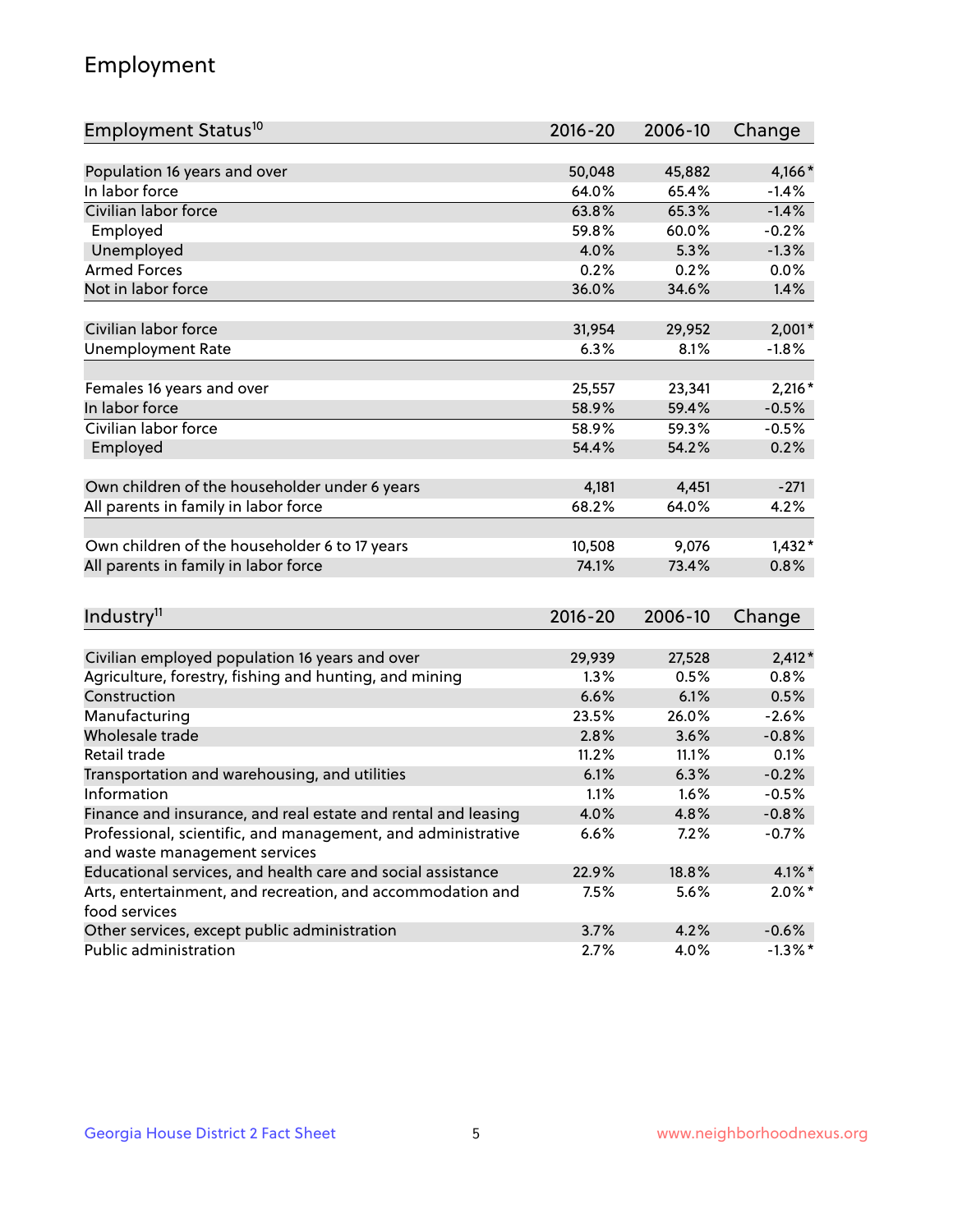# Employment, continued...

| Occupation <sup>12</sup>                                    | $2016 - 20$ | 2006-10 | Change     |
|-------------------------------------------------------------|-------------|---------|------------|
| Civilian employed population 16 years and over              | 29,939      | 27,528  | $2,412*$   |
| Management, business, science, and arts occupations         | 32.6%       | 29.4%   | $3.2\%$ *  |
| Service occupations                                         | 13.5%       | 12.5%   | 0.9%       |
| Sales and office occupations                                | 22.7%       | 26.8%   | $-4.1\%$ * |
| Natural<br>and<br>maintenance                               | 10.6%       | 9.1%    | 1.5%       |
| resources,<br>construction,<br>occupations                  |             |         |            |
| Production, transportation, and material moving occupations | 20.7%       | 22.3%   | $-1.6%$    |
| Class of Worker <sup>13</sup>                               | $2016 - 20$ | 2006-10 | Change     |
|                                                             |             |         |            |
| Civilian employed population 16 years and over              | 29,939      | 27,528  | $2,412*$   |
| Private wage and salary workers                             | 81.0%       | 80.9%   | 0.0%       |
| Government workers                                          | 13.4%       | 13.9%   | $-0.5%$    |
| Self-employed in own not incorporated business workers      | 5.5%        | 5.0%    | 0.5%       |
| Unpaid family workers                                       | 0.1%        | 0.2%    | $-0.1%$    |
| Job Flows <sup>14</sup>                                     | 2019        | 2010    | Change     |
|                                                             |             |         |            |
| Total Jobs in district                                      | 14,995      | 10,430  | 4,565      |
| Held by residents of district                               | 18.8%       | 20.7%   | $-2.0%$    |
| Held by non-residents of district                           | 81.2%       | 79.3%   | 2.0%       |
| Jobs by Industry Sector <sup>15</sup>                       | 2019        | 2010    | Change     |
|                                                             |             |         |            |
| Total Jobs in district                                      | 14,995      | 10,430  | 4,565      |
| Goods Producing sectors                                     | 47.5%       | 34.3%   | 13.1%      |
| Trade, Transportation, and Utilities sectors                | 16.1%       | 24.9%   | $-8.8%$    |
| All Other Services sectors                                  | 36.4%       | 40.8%   | $-4.4%$    |
|                                                             |             |         |            |
| Total Jobs in district held by district residents           | 2,815       | 2,163   | 652        |
| <b>Goods Producing sectors</b>                              | 42.3%       | 31.8%   | 10.5%      |
| Trade, Transportation, and Utilities sectors                | 15.3%       | 22.2%   | $-6.9%$    |
| All Other Services sectors                                  | 42.4%       | 46.0%   | $-3.6%$    |
| Jobs by Earnings <sup>16</sup>                              | 2019        | 2010    | Change     |
|                                                             |             |         |            |
| Total Jobs in district                                      | 14,995      | 10,430  | 4,565      |
| Jobs with earnings \$1250/month or less                     | 17.7%       | 22.2%   | $-4.5%$    |
| Jobs with earnings \$1251/month to \$3333/month             | 44.9%       | 50.4%   | $-5.5%$    |
| Jobs with earnings greater than \$3333/month                | 37.4%       | 27.4%   | 10.0%      |
|                                                             |             |         |            |
| Total Jobs in district held by district residents           | 2,815       | 2,163   | 652        |
| Jobs with earnings \$1250/month or less                     | 19.5%       | 25.8%   | $-6.3%$    |
| Jobs with earnings \$1251/month to \$3333/month             | 44.0%       | 47.5%   | $-3.5%$    |
| Jobs with earnings greater than \$3333/month                | 36.5%       | 26.7%   | 9.8%       |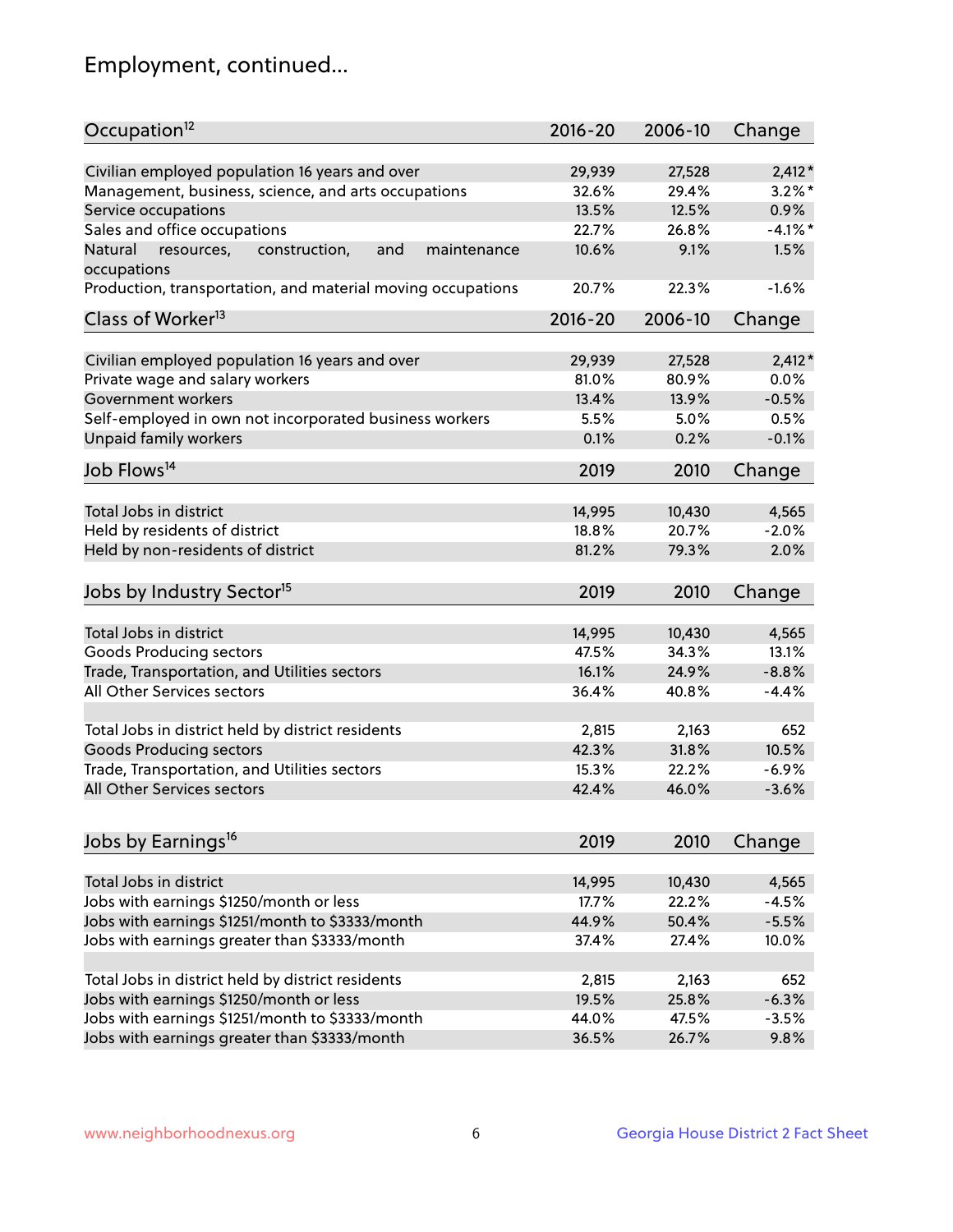# Employment, continued...

| Jobs by Age of Worker <sup>17</sup>               | 2019   | 2010   | Change  |
|---------------------------------------------------|--------|--------|---------|
|                                                   |        |        |         |
| Total Jobs in district                            | 14,995 | 10,430 | 4,565   |
| Jobs with workers age 29 or younger               | 21.6%  | 19.5%  | 2.1%    |
| Jobs with workers age 30 to 54                    | 55.4%  | 61.1%  | $-5.8%$ |
| Jobs with workers age 55 or older                 | 23.0%  | 19.3%  | 3.7%    |
|                                                   |        |        |         |
| Total Jobs in district held by district residents | 2,815  | 2,163  | 652     |
| Jobs with workers age 29 or younger               | 20.6%  | 17.9%  | 2.6%    |
| Jobs with workers age 30 to 54                    | 53.8%  | 59.6%  | $-5.9%$ |
| Jobs with workers age 55 or older                 | 25.6%  | 22.4%  | 3.2%    |

#### Education

| School Enrollment <sup>18</sup>                | $2016 - 20$ | 2006-10 | Change     |
|------------------------------------------------|-------------|---------|------------|
|                                                |             |         |            |
| Population 3 years and over enrolled in school | 15,748      | 14,845  | 903        |
| Nursery school, preschool                      | 6.0%        | 5.4%    | 0.6%       |
| Kindergarten                                   | 5.6%        | 5.0%    | 0.6%       |
| Elementary school (grades 1-8)                 | 45.6%       | 45.9%   | $-0.4%$    |
| High school (grades 9-12)                      | 23.5%       | 22.6%   | $0.9\%$    |
| College or graduate school                     | 19.3%       | 21.0%   | $-1.7%$    |
| Educational Attainment <sup>19</sup>           | $2016 - 20$ | 2006-10 | Change     |
|                                                |             |         |            |
| Population 25 years and over                   | 42,818      | 39,343  | $3,475*$   |
| Less than 9th grade                            | 4.4%        | $7.8\%$ | $-3.5%$ *  |
| 9th to 12th grade, no diploma                  | 9.6%        | 13.4%   | $-3.8\%$ * |
| High school graduate (includes equivalency)    | 32.6%       | 33.1%   | $-0.5%$    |
| Some college, no degree                        | 24.1%       | 22.4%   | $1.7\%$    |
| Associate's degree                             | 8.4%        | 7.2%    | 1.2%       |
| Bachelor's degree                              | 12.7%       | 10.3%   | $2.3\%$ *  |
| Graduate or professional degree                | 8.3%        | 5.8%    | $2.5%$ *   |
|                                                |             |         |            |
| Percent high school graduate or higher         | 86.1%       | 78.8%   | $7.3\%$ *  |
| Percent bachelor's degree or higher            | 21.0%       | 16.2%   | $4.8\%$ *  |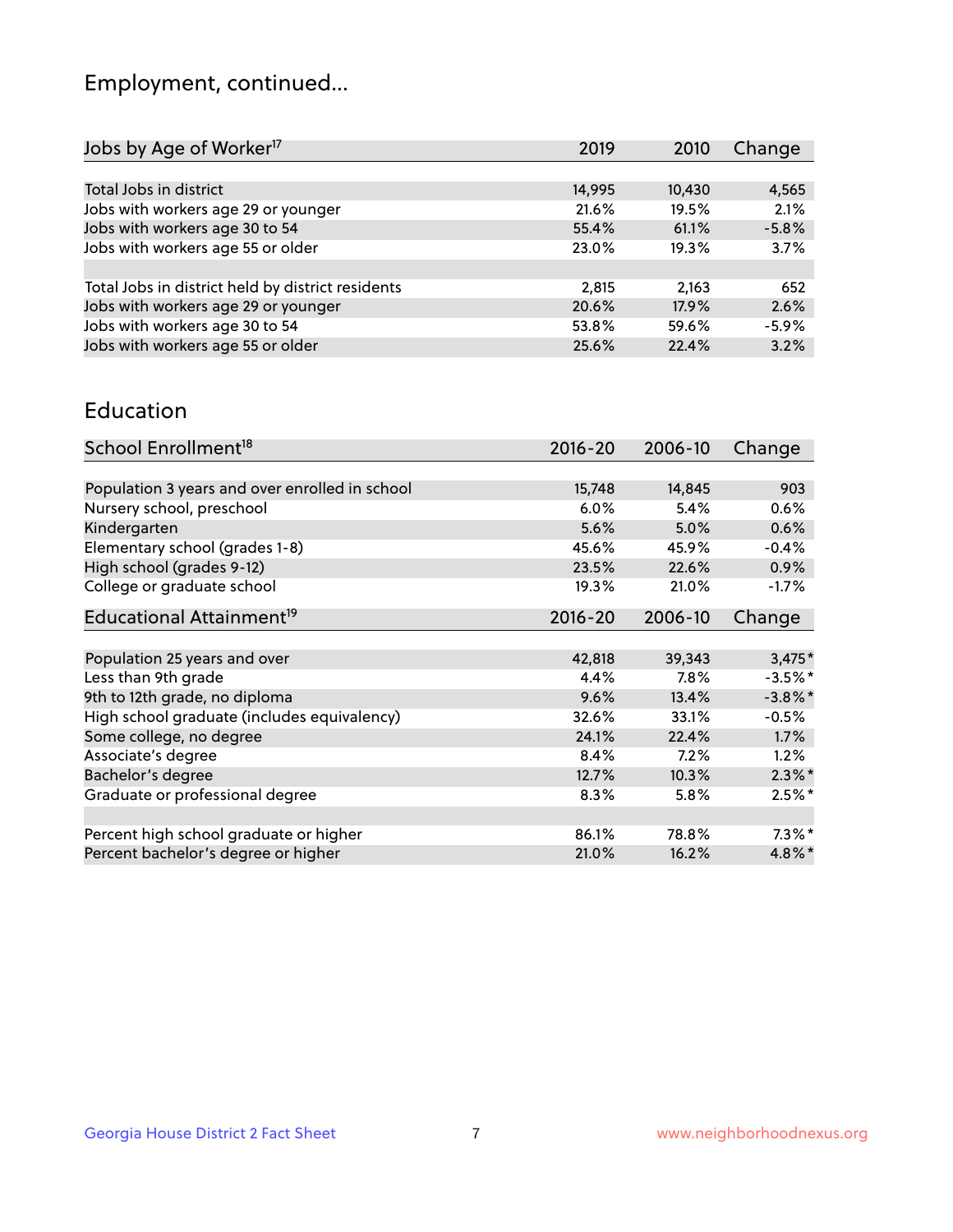## Housing

| Households by Type <sup>20</sup>                     | 2016-20 | 2006-10 | Change     |
|------------------------------------------------------|---------|---------|------------|
|                                                      |         |         |            |
| <b>Total households</b>                              | 23,274  | 21,425  | $1,849*$   |
| Family households (families)                         | 73.6%   | 74.9%   | $-1.3%$    |
| With own children under 18 years                     | 28.9%   | 32.4%   | $-3.5%$ *  |
| Married-couple family                                | 56.8%   | 60.1%   | $-3.4\%$ * |
| With own children of the householder under 18 years  | 20.2%   | 24.5%   | $-4.4%$    |
| Male householder, no wife present, family            | 4.9%    | 4.4%    | 0.5%       |
| With own children of the householder under 18 years  | 2.3%    | 2.4%    | $-0.1%$    |
| Female householder, no husband present, family       | 11.9%   | 10.3%   | 1.6%       |
| With own children of the householder under 18 years  | 6.4%    | 5.5%    | 1.0%       |
| Nonfamily households                                 | 26.4%   | 25.1%   | $1.3\%$    |
| Householder living alone                             | 22.2%   | 21.0%   | 1.2%       |
| 65 years and over                                    | 10.6%   | 7.8%    | $2.8\%$ *  |
|                                                      |         |         |            |
| Households with one or more people under 18 years    | 32.7%   | 38.4%   | $-5.6%$ *  |
| Households with one or more people 65 years and over | 32.1%   | 23.3%   | $8.7\%$ *  |
|                                                      |         |         |            |
| Average household size                               | 2.70    | 2.72    | $-0.02$    |
| Average family size                                  | 3.16    | 3.13    | 0.03       |
|                                                      |         |         |            |
| Housing Occupancy <sup>21</sup>                      | 2016-20 | 2006-10 | Change     |
|                                                      |         |         |            |
| Total housing units                                  | 25,394  | 23,616  | $1,777*$   |
| Occupied housing units                               | 91.7%   | 90.7%   | 0.9%       |
| Vacant housing units                                 | 8.3%    | 9.3%    | $-0.9%$    |
|                                                      |         |         |            |
| Homeowner vacancy rate                               | 1.5     | 2.2     | $-0.8$     |
| Rental vacancy rate                                  | 7.8     | 13.0    | $-5.2$     |
|                                                      |         |         |            |
| Units in Structure <sup>22</sup>                     | 2016-20 | 2006-10 | Change     |
|                                                      |         |         |            |
| Total housing units                                  | 25,394  | 23,616  | $1,777*$   |
| 1-unit, detached                                     | 72.8%   | 72.6%   | 0.2%       |
| 1-unit, attached                                     | $2.3\%$ | 1.9%    | 0.4%       |
| 2 units                                              | 1.9%    | 2.1%    | $-0.1%$    |
| 3 or 4 units                                         | 2.0%    | 1.3%    | 0.7%       |
| 5 to 9 units                                         | 2.0%    | 1.9%    | 0.1%       |
| 10 to 19 units                                       | 1.8%    | 1.0%    | 0.9%       |
| 20 or more units                                     | 2.0%    | 1.5%    | 0.5%       |
| Mobile home                                          | 15.1%   | 17.8%   | $-2.7%$ *  |
| Boat, RV, van, etc.                                  | 0.0%    | 0.1%    | $-0.1%$    |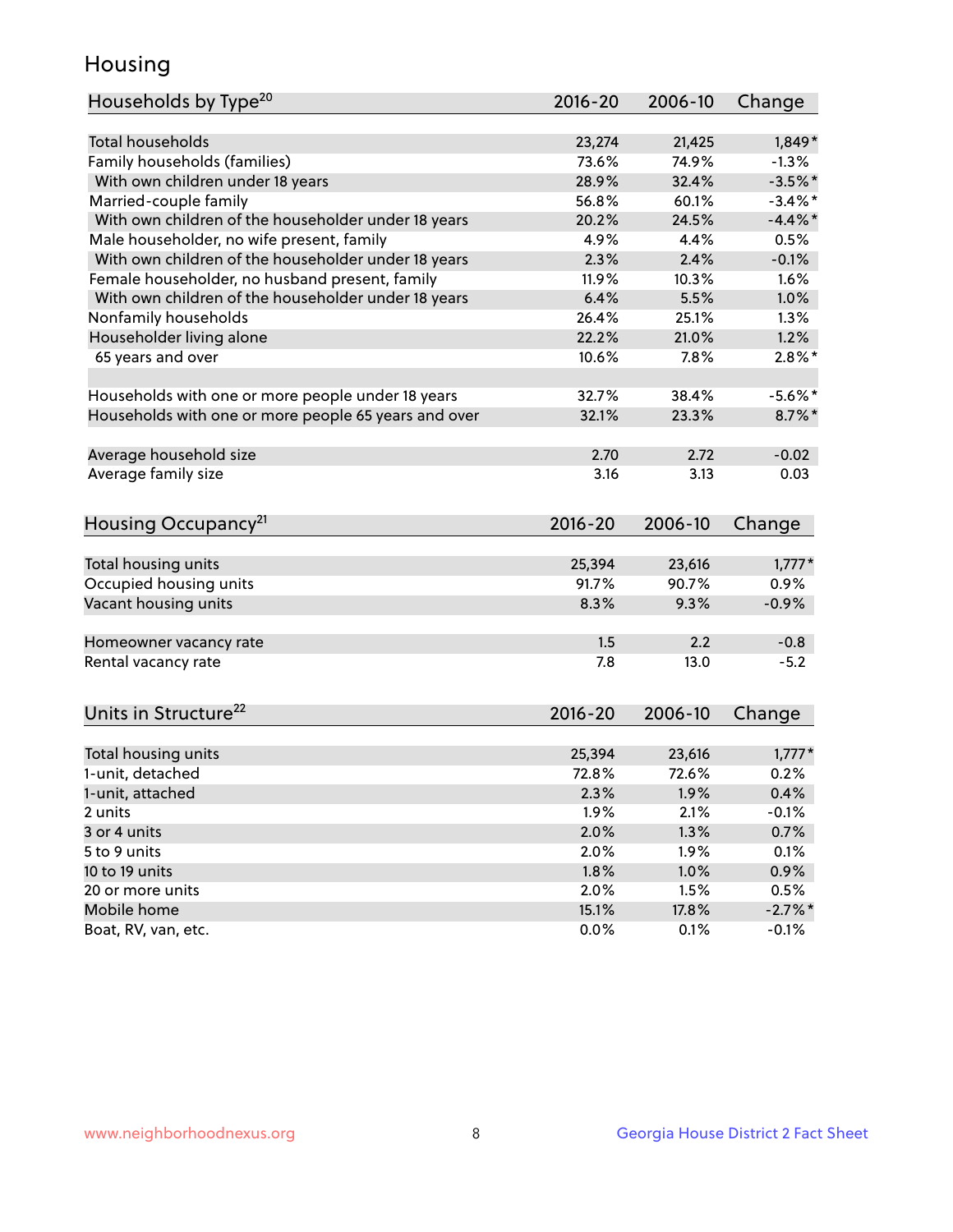# Housing, Continued...

| Year Structure Built <sup>23</sup>             | 2016-20     | 2006-10 | Change     |
|------------------------------------------------|-------------|---------|------------|
| Total housing units                            | 25,394      | 23,616  | $1,777*$   |
| Built 2014 or later                            | 2.3%        | (X)     | (X)        |
| Built 2010 to 2013                             | 1.7%        | (X)     | (X)        |
| Built 2000 to 2009                             | 20.2%       | 17.7%   | $2.5%$ *   |
| Built 1990 to 1999                             | 22.7%       | 23.8%   | $-1.1%$    |
| Built 1980 to 1989                             | 16.6%       | 17.8%   | $-1.3%$    |
| Built 1970 to 1979                             | 15.7%       | 17.4%   | $-1.8%$    |
| Built 1960 to 1969                             | 9.4%        | 8.5%    | 0.9%       |
| Built 1950 to 1959                             | 4.5%        | 6.1%    | $-1.7%$ *  |
| Built 1940 to 1949                             | 2.3%        | 3.8%    | $-1.4\%$ * |
| Built 1939 or earlier                          | 4.6%        | 4.9%    | $-0.3%$    |
| Housing Tenure <sup>24</sup>                   | 2016-20     | 2006-10 | Change     |
|                                                |             |         |            |
| Occupied housing units                         | 23,274      | 21,425  | $1,849*$   |
| Owner-occupied                                 | 78.8%       | 78.8%   | 0.1%       |
| Renter-occupied                                | 21.2%       | 21.2%   | $-0.1%$    |
| Average household size of owner-occupied unit  | 2.70        | 2.76    | $-0.06$    |
| Average household size of renter-occupied unit | 2.66        | 2.56    | 0.10       |
| Residence 1 Year Ago <sup>25</sup>             | 2016-20     | 2006-10 | Change     |
| Population 1 year and over                     | 63,269      | 58,163  | $5,106*$   |
| Same house                                     | 90.3%       | 86.5%   | $3.8\%$ *  |
| Different house in the U.S.                    | 9.6%        | 13.4%   | $-3.8\%$ * |
| Same county                                    | 5.0%        | 8.1%    | $-3.1\%$ * |
| Different county                               | 4.6%        | 5.3%    | $-0.7%$    |
| Same state                                     | 2.5%        | 3.3%    | $-0.8%$    |
| Different state                                | 2.2%        | 2.1%    | 0.1%       |
| Abroad                                         | 0.1%        | 0.1%    | 0.0%       |
| Value of Housing Unit <sup>26</sup>            | $2016 - 20$ | 2006-10 | Change     |
|                                                |             |         |            |
| Owner-occupied units                           | 18,346      | 16,877  | $1,469*$   |
| Less than \$50,000                             | 9.7%        | 10.7%   | $-1.0%$    |
| \$50,000 to \$99,999                           | 16.6%       | 21.7%   | $-5.2\%$ * |
| \$100,000 to \$149,999                         | 24.7%       | 26.6%   | $-1.8%$    |
| \$150,000 to \$199,999                         | 19.4%       | 20.0%   | $-0.6%$    |
| \$200,000 to \$299,999                         | 15.7%       | 13.0%   | $2.7\%$ *  |
| \$300,000 to \$499,999                         | 10.6%       | 6.0%    | 4.6%*      |
| \$500,000 to \$999,999                         | 3.1%        | 1.7%    | 1.3%       |
| \$1,000,000 or more                            | 0.3%        | 0.3%    | $-0.0%$    |
| Median (dollars)                               | 148,097     | 133,162 | 14,935*    |
| Mortgage Status <sup>27</sup>                  | $2016 - 20$ | 2006-10 | Change     |
| Owner-occupied units                           | 18,346      | 16,877  | $1,469*$   |
| Housing units with a mortgage                  | 55.7%       | 66.6%   | $-10.9%$ * |
| Housing units without a mortgage               | 44.3%       | 33.4%   | 10.9%*     |
|                                                |             |         |            |

Georgia House District 2 Fact Sheet 9 9 9 Www.neighborhoodnexus.org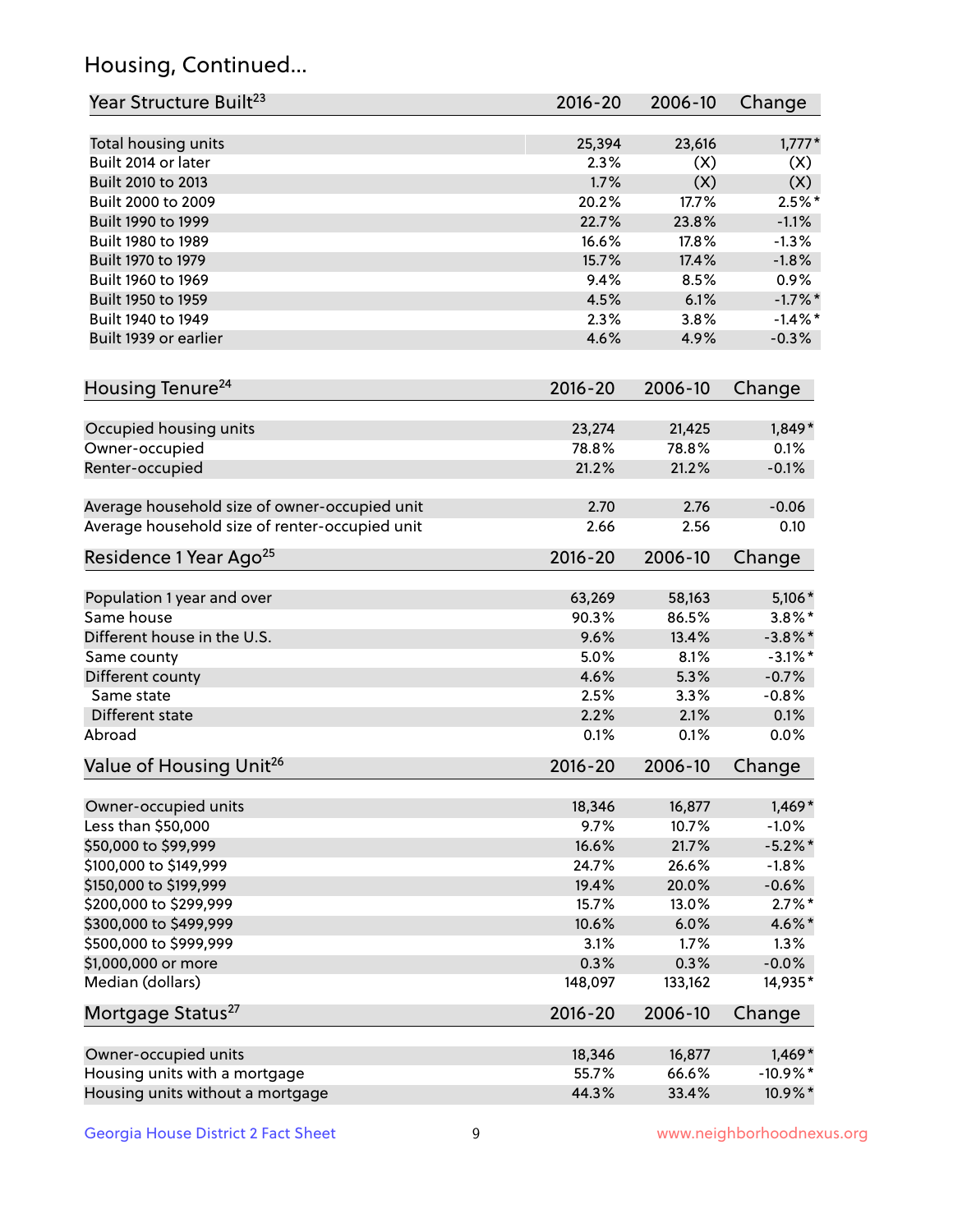# Housing, Continued...

| Selected Monthly Owner Costs <sup>28</sup>                                            | 2016-20     | 2006-10 | Change     |
|---------------------------------------------------------------------------------------|-------------|---------|------------|
| Housing units with a mortgage                                                         | 10,214      | 11,242  | $-1,028*$  |
| Less than \$300                                                                       | 0.7%        | 0.1%    | 0.6%       |
| \$300 to \$499                                                                        | 0.7%        | 3.3%    | $-2.6%$    |
| \$500 to \$999                                                                        | 34.8%       | 38.0%   | $-3.2%$    |
| \$1,000 to \$1,499                                                                    | 37.4%       | 35.3%   | 2.0%       |
| \$1,500 to \$1,999                                                                    | 15.2%       | 13.8%   | 1.4%       |
| \$2,000 to \$2,999                                                                    | 7.7%        | 7.6%    | 0.1%       |
| \$3,000 or more                                                                       | 3.5%        | 1.9%    | 1.7%       |
| Median (dollars)                                                                      | 1,146       | 1,101   | 45*        |
| Housing units without a mortgage                                                      | 8,132       | 5,635   | $2,497*$   |
| Less than \$150                                                                       | 4.8%        | 8.6%    | $-3.8%$    |
| \$150 to \$249                                                                        | 18.0%       | 25.7%   | $-7.7%$ *  |
| \$250 to \$349                                                                        | 23.0%       | 32.0%   | $-9.0\%$ * |
| \$350 to \$499                                                                        | 29.6%       | 22.1%   | $7.4\%$ *  |
| \$500 to \$699                                                                        | 15.2%       | 8.4%    | 6.8%       |
| \$700 or more                                                                         | 9.4%        | 3.2%    | 6.3%       |
| Median (dollars)                                                                      | 366         | 298     | $68*$      |
| Selected Monthly Owner Costs as a Percentage of<br>Household Income <sup>29</sup>     | $2016 - 20$ | 2006-10 | Change     |
| Housing units with a mortgage (excluding units where<br>SMOCAPI cannot be computed)   | 10,204      | 11,195  | $-990$     |
| Less than 20.0 percent                                                                | 55.8%       | 41.0%   | 14.8%*     |
| 20.0 to 24.9 percent                                                                  | 15.3%       | 17.0%   | $-1.7%$    |
| 25.0 to 29.9 percent                                                                  | 9.3%        | 12.8%   | $-3.5%$ *  |
| 30.0 to 34.9 percent                                                                  | 7.0%        | 9.2%    | $-2.3%$    |
| 35.0 percent or more                                                                  | 12.6%       | 19.9%   | $-7.3\%$ * |
| Not computed                                                                          | 10          | 47      | $-37$      |
| Housing unit without a mortgage (excluding units where<br>SMOCAPI cannot be computed) | 8,007       | 5,573   | $2,434*$   |
| Less than 10.0 percent                                                                | 48.4%       | 49.9%   | $-1.5%$    |
| 10.0 to 14.9 percent                                                                  | 19.1%       | 19.7%   | $-0.6%$    |
| 15.0 to 19.9 percent                                                                  | 10.0%       | 12.6%   | $-2.6%$    |
| 20.0 to 24.9 percent                                                                  | 6.6%        | 6.6%    | 0.0%       |
| 25.0 to 29.9 percent                                                                  | 5.1%        | 5.2%    | $-0.1%$    |
| 30.0 to 34.9 percent                                                                  | 2.4%        | 1.4%    | 1.0%       |
| 35.0 percent or more                                                                  | 8.4%        | 4.6%    | 3.8%       |
| Not computed                                                                          | 126         | 63      | 63         |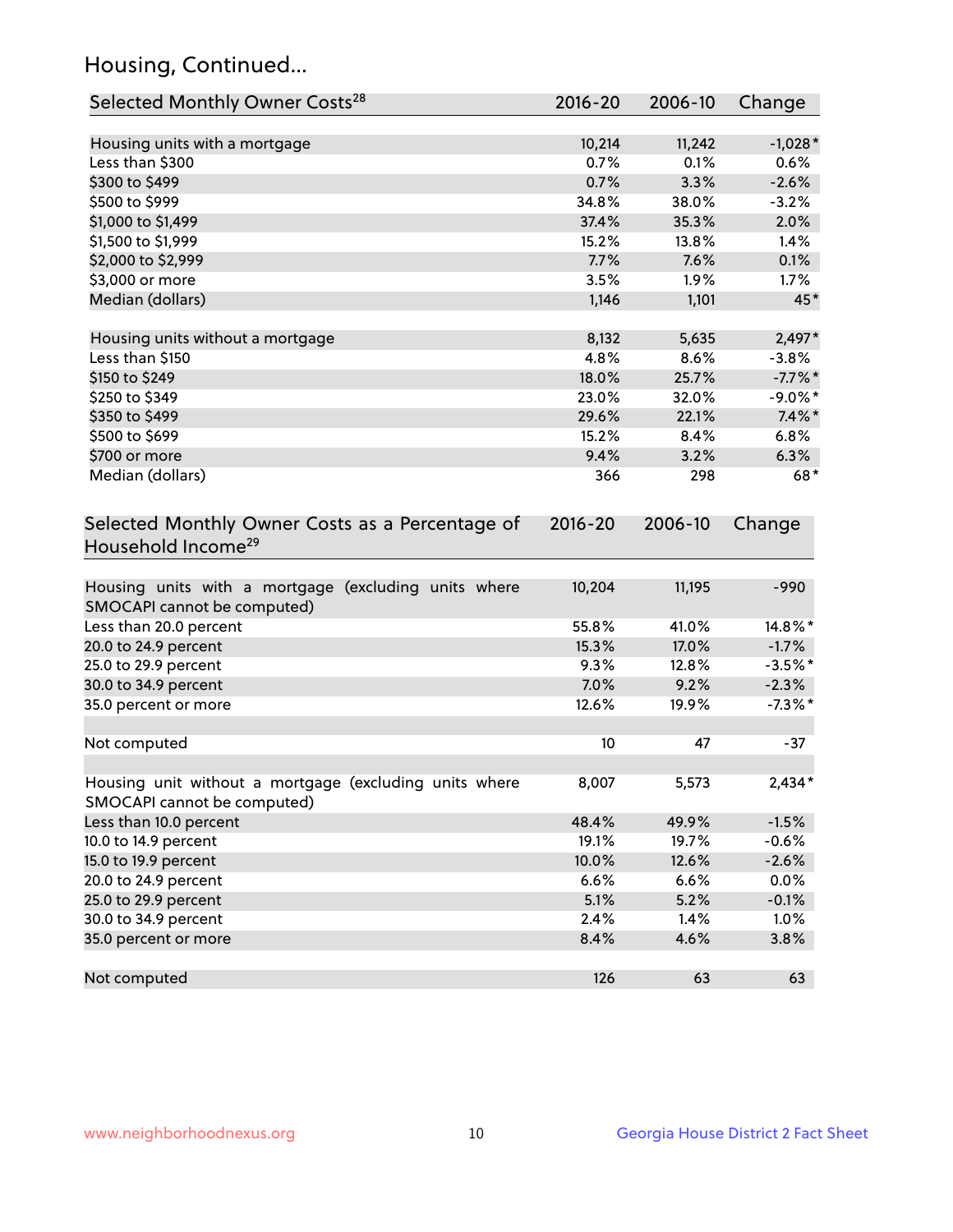## Housing, Continued...

| Gross Rent <sup>30</sup>                                     | 2016-20      | 2006-10 | Change     |
|--------------------------------------------------------------|--------------|---------|------------|
|                                                              |              |         |            |
| Occupied units paying rent                                   | 4,532        | 3,947   | 586        |
| Less than \$200                                              | 0.4%         | 0.3%    | 0.1%       |
| \$200 to \$499                                               | 8.7%         | 16.0%   | $-7.3%$    |
| \$500 to \$749                                               | 30.9%        | 49.5%   | $-18.5%$ * |
| \$750 to \$999                                               | 38.3%        | 23.2%   | 15.1%      |
| \$1,000 to \$1,499                                           | 19.2%        | 7.2%    | 12.0%      |
| \$1,500 to \$1,999                                           | 1.7%         | 3.6%    | $-1.9%$    |
| \$2,000 or more                                              | 0.7%         | 0.3%    | 0.4%       |
| Median (dollars)                                             | 796          | 676     | $120*$     |
|                                                              |              |         |            |
| No rent paid                                                 | 396          | 602     | $-206$     |
|                                                              |              |         |            |
| Gross Rent as a Percentage of Household Income <sup>31</sup> | $2016 - 20$  | 2006-10 | Change     |
|                                                              |              |         |            |
| Occupied units paving rent (excluding units where GRAPL      | $A$ $A$ $91$ | 2.807   | 585        |

| Occupied units paying rent (excluding units where GRAPI | 4.481 | 3,897 | 585       |
|---------------------------------------------------------|-------|-------|-----------|
| cannot be computed)                                     |       |       |           |
| Less than 15.0 percent                                  | 20.6% | 19.9% | 0.7%      |
| 15.0 to 19.9 percent                                    | 16.3% | 17.2% | $-0.9%$   |
| 20.0 to 24.9 percent                                    | 19.9% | 11.5% | $8.4\%$ * |
| 25.0 to 29.9 percent                                    | 11.3% | 9.2%  | 2.0%      |
| 30.0 to 34.9 percent                                    | 5.2%  | 9.3%  | $-4.1%$   |
| 35.0 percent or more                                    | 26.8% | 32.9% | $-6.1%$   |
|                                                         |       |       |           |
| Not computed                                            | 447   | 652   | $-205$    |

## Transportation

| Commuting to Work <sup>32</sup>           | 2016-20 | 2006-10 | Change     |
|-------------------------------------------|---------|---------|------------|
|                                           |         |         |            |
| Workers 16 years and over                 | 29,762  | 26,997  | $2,766*$   |
| Car, truck, or van - drove alone          | 84.5%   | 84.5%   | $-0.0%$    |
| Car, truck, or van - carpooled            | 7.7%    | 10.6%   | $-2.9\%$ * |
| Public transportation (excluding taxicab) | 0.1%    | 0.3%    | $-0.2%$    |
| Walked                                    | 0.4%    | 0.4%    | 0.0%       |
| Other means                               | 0.7%    | $1.6\%$ | $-0.9%$    |
| Worked at home                            | 6.6%    | 2.6%    | $4.0\%$ *  |
|                                           |         |         |            |
| Mean travel time to work (minutes)        | 26.3    | 24.0    | $2.3*$     |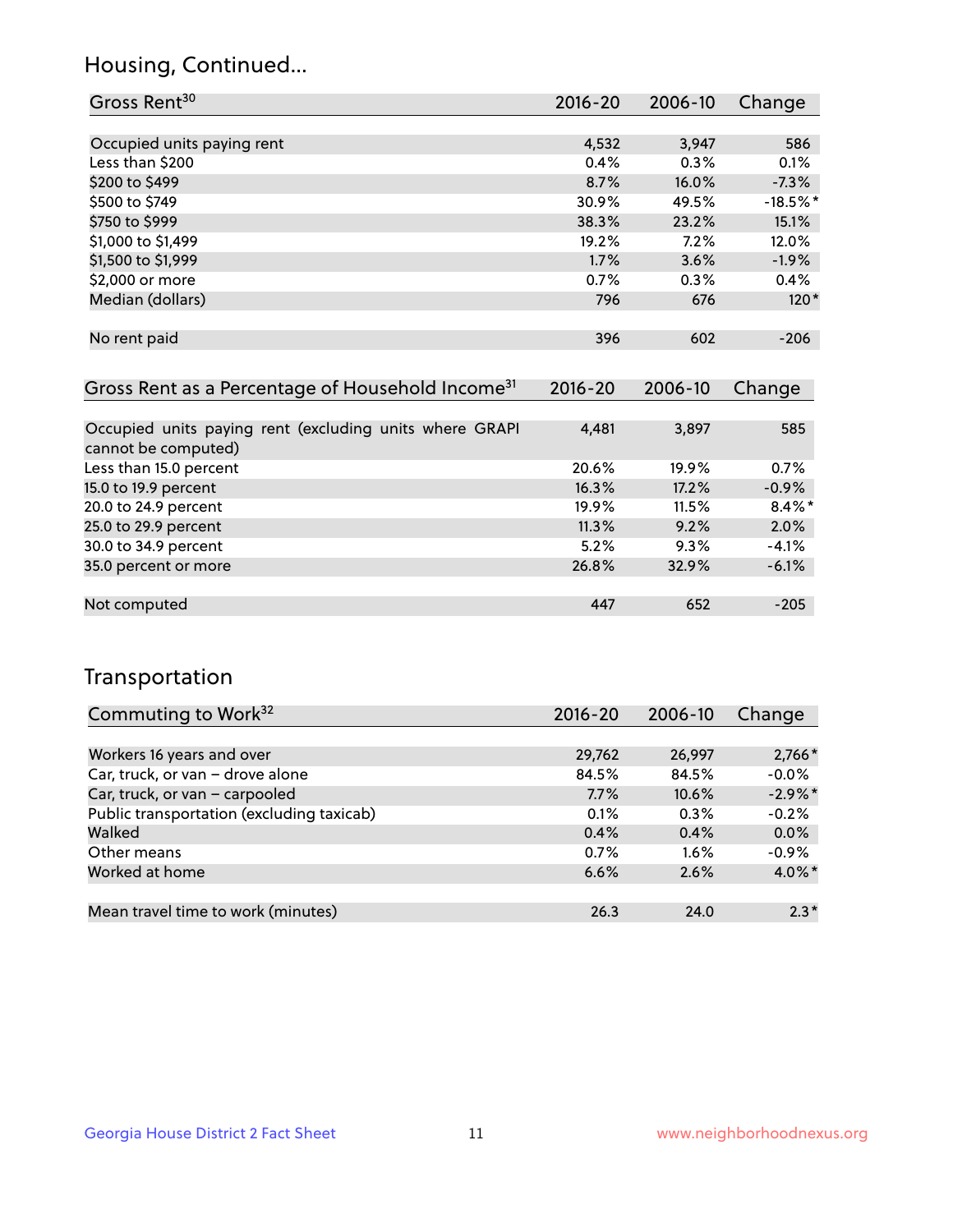## Transportation, Continued...

| Vehicles Available <sup>33</sup> | $2016 - 20$ | 2006-10 | Change   |
|----------------------------------|-------------|---------|----------|
|                                  |             |         |          |
| Occupied housing units           | 23,274      | 21.425  | $1,849*$ |
| No vehicles available            | 2.7%        | 3.1%    | $-0.5%$  |
| 1 vehicle available              | 26.0%       | 27.5%   | $-1.5%$  |
| 2 vehicles available             | 42.3%       | 40.0%   | 2.3%     |
| 3 or more vehicles available     | 29.0%       | 29.4%   | $-0.3%$  |

#### Health

| Health Insurance coverage <sup>34</sup>                 | 2016-20 |
|---------------------------------------------------------|---------|
|                                                         |         |
| Civilian Noninstitutionalized Population                | 63,096  |
| With health insurance coverage                          | 87.8%   |
| With private health insurance coverage                  | 67.3%   |
| With public health coverage                             | 33.3%   |
| No health insurance coverage                            | 12.2%   |
| Civilian Noninstitutionalized Population Under 19 years | 16,577  |
| No health insurance coverage                            | 6.7%    |
| Civilian Noninstitutionalized Population 19 to 64 years | 35,987  |
| In labor force:                                         | 28,644  |
| Employed:                                               | 26,892  |
| With health insurance coverage                          | 85.9%   |
| With private health insurance coverage                  | 83.4%   |
| With public coverage                                    | 4.2%    |
| No health insurance coverage                            | 14.1%   |
| Unemployed:                                             | 1,752   |
| With health insurance coverage                          | 49.1%   |
| With private health insurance coverage                  | 31.2%   |
| With public coverage                                    | 17.9%   |
| No health insurance coverage                            | 50.9%   |
| Not in labor force:                                     | 7,343   |
| With health insurance coverage                          | 74.9%   |
| With private health insurance coverage                  | 48.0%   |
| With public coverage                                    | 33.4%   |
| No health insurance coverage                            | 25.1%   |